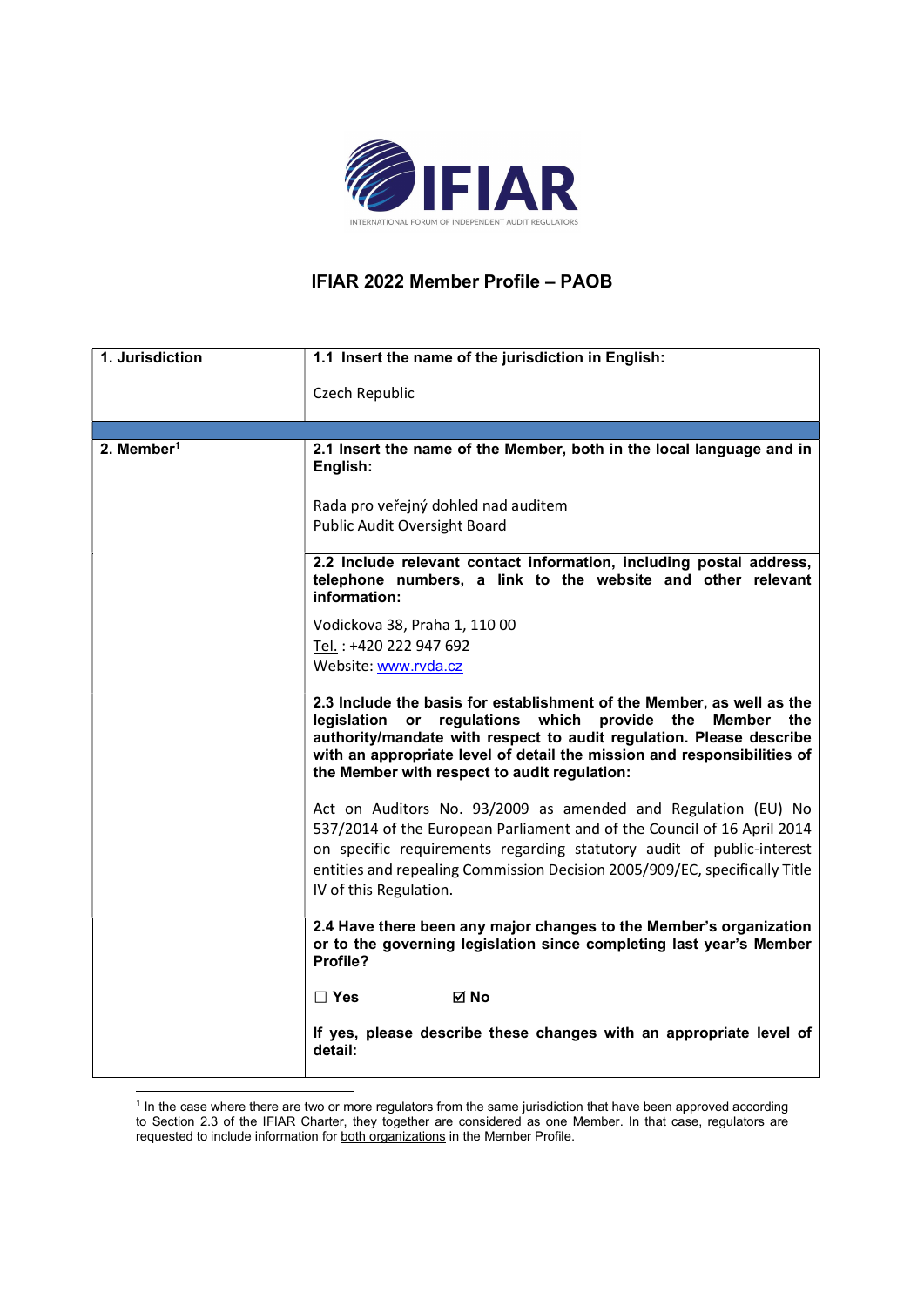

| 3. Governing Body<br><b>Composition and</b><br>members | 3.1 Describe with an appropriate level of detail the current<br>composition of the Member's governing body, including the ratio<br>between Board members who are independent from the audit<br>profession and those who are not <sup>2</sup> . The audit profession includes, for<br>example: audit firms, professional accountancy bodies and bodies or<br>entities associated with the audit profession. |
|--------------------------------------------------------|------------------------------------------------------------------------------------------------------------------------------------------------------------------------------------------------------------------------------------------------------------------------------------------------------------------------------------------------------------------------------------------------------------|
|                                                        | There are three governing and/or specialised bodies, and the President,<br>who acts in the capacity of the authorised representative body of the<br>Public Audit Oversight Body, defined by the Act on Auditors in this way:                                                                                                                                                                               |
|                                                        | Presidium $-$ executive governing board, 6 members including the<br>٠<br>President, all independent from the audit profession<br>Inspections Committee $-5$ members including the Chair, all<br>$\bullet$<br>independent from the audit profession<br>Disciplinary Committee $-5$ members including the Chair, all<br>independent from the audit profession.                                               |
|                                                        | 3.2 What are the eligibility criteria / requirements and composition<br>requirements for the members of the governing body?                                                                                                                                                                                                                                                                                |
|                                                        | <b>Presidium</b> – member of the Presidium can be a person that:                                                                                                                                                                                                                                                                                                                                           |
|                                                        | Is a Czech citizen                                                                                                                                                                                                                                                                                                                                                                                         |
|                                                        | Has a clean criminal record<br>٠                                                                                                                                                                                                                                                                                                                                                                           |
|                                                        | Is legally competent<br>٠                                                                                                                                                                                                                                                                                                                                                                                  |
|                                                        | Obtained knowledge or work experience in the area of accounting or<br>$\bullet$<br>audit or law or economy                                                                                                                                                                                                                                                                                                 |
|                                                        | Does not have and did not have during the past three years<br>$\bullet$<br>Participation on the voting rights of an audit company<br>$\circ$<br>Employment in the audit company<br>$\circ$                                                                                                                                                                                                                 |
|                                                        | Is not and was not during the past three years member of the steering<br>٠<br>or supervisory body or a manager or representative of and audit<br>company                                                                                                                                                                                                                                                   |
|                                                        | Is not a statutory auditor and did not carry out during the past three<br>$\bullet$<br>years statutory audit                                                                                                                                                                                                                                                                                               |
|                                                        | Is not and was not during the previous three years before nomination<br>bound by other contract with the auditor                                                                                                                                                                                                                                                                                           |
|                                                        | Did not get any disciplinary measure from the Chamber of Auditors<br>$\bullet$<br>that is not effaced                                                                                                                                                                                                                                                                                                      |
|                                                        | Inspections Committee and Disciplinary Committee: member must not be<br>a person that presently or in the course of the three previous years:                                                                                                                                                                                                                                                              |

 $2$  An individual is independent of the profession even if he is a CPA, Chartered Accountant, or holder of another equivalent qualification, as long as this individual is not employed by or affiliated to a registered audit firm, nor employed by or affiliated to of a professional accountancy body, nor employed by or affiliated to bodies or entities associated with the audit profession.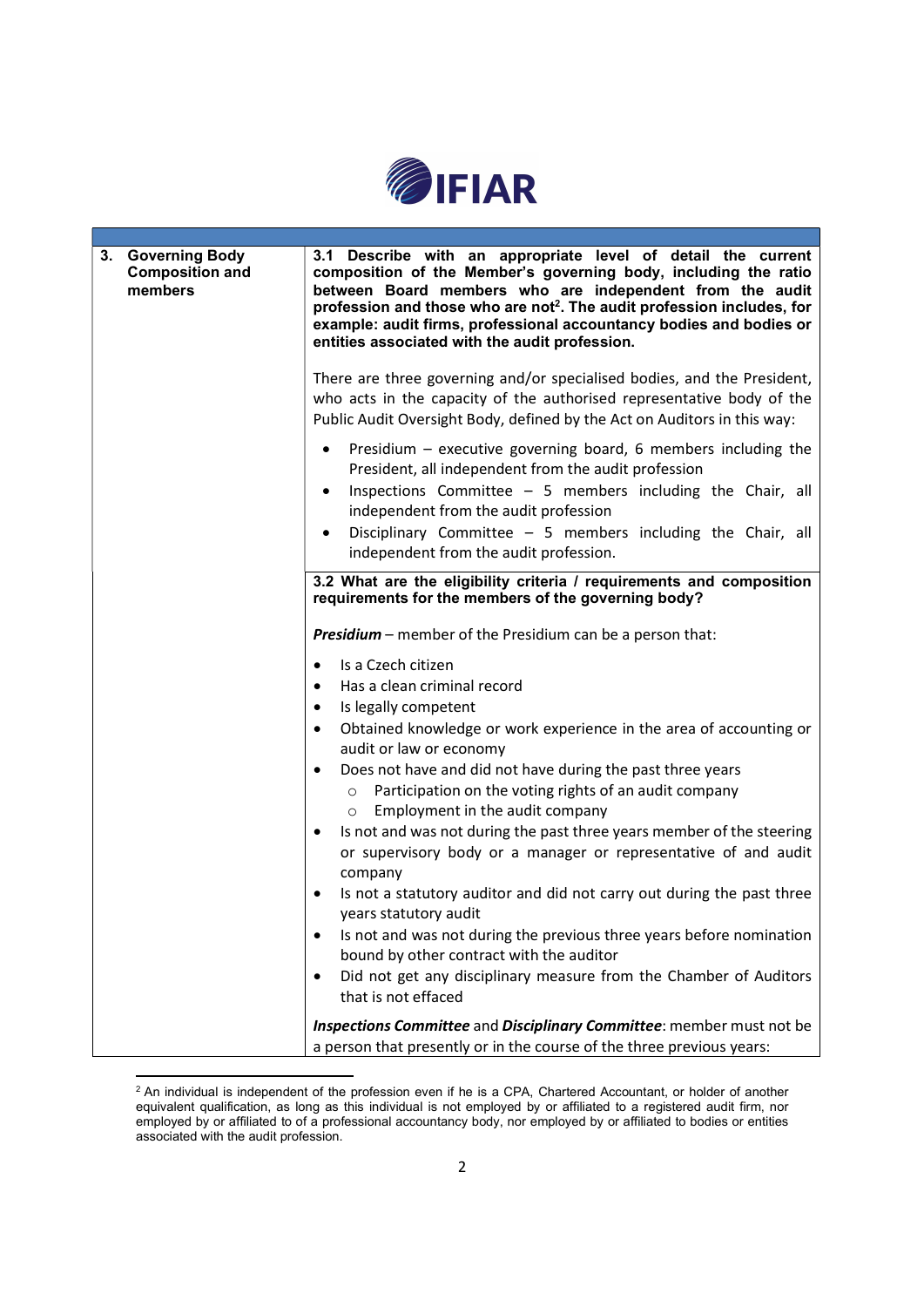

| (a) has carried out statutory audits;    |                                                                                                                                                                                                                   |
|------------------------------------------|-------------------------------------------------------------------------------------------------------------------------------------------------------------------------------------------------------------------|
| (b) held voting rights in an audit firm; |                                                                                                                                                                                                                   |
| of an audit firm;                        | (c) was member of the administrative, management or supervisory body                                                                                                                                              |
|                                          | (d) was a partner, employee of, or otherwise contracted by, an audit firm.                                                                                                                                        |
| with the audit profession.               | 3.3. Is each member of the governing body independent from the audit<br>profession? The audit profession includes, for example: audit firms,<br>professional accountancy bodies and bodies or entities associated |
| <b>⊠</b> Yes                             | $\square$ No                                                                                                                                                                                                      |
|                                          | 3.4 If the answer to question 3.3 is "No", is the majority of the members<br>of the governing body non-practitioner?                                                                                              |
| $\Box$ Yes                               | $\Box$ No                                                                                                                                                                                                         |
| profession?                              | 3.5 If the answer to question 3.3 is "No", which safeguards are in place<br>to provide for the Member's overall independence from the audit                                                                       |
| former auditors/practitioners?           | 3.6 Is there a restriction or recusal process that is applicable to<br>members of the governing body of the Member who are current or                                                                             |
| <b>⊠</b> Yes                             | $\square$ No                                                                                                                                                                                                      |
|                                          | Does this include a "cooling-off" period for former auditors?                                                                                                                                                     |
| <b>⊠ Yes</b>                             | $\square$ No                                                                                                                                                                                                      |
|                                          | If yes to either of the above, please describe:                                                                                                                                                                   |
|                                          | There is a cooling-off period of three years, there are no current auditors<br>or practitioners in any of the governing bodies.                                                                                   |
| committee or panel role)?                | 3.7 Other than the governing body, are members of the profession<br>involved in the Member's organization (including in any inspections,                                                                          |
| ⊠ Yes                                    | $\square$ No                                                                                                                                                                                                      |
|                                          | If yes, please describe their role with an appropriate level of detail,<br>including the ratio between those who are independent and those who                                                                    |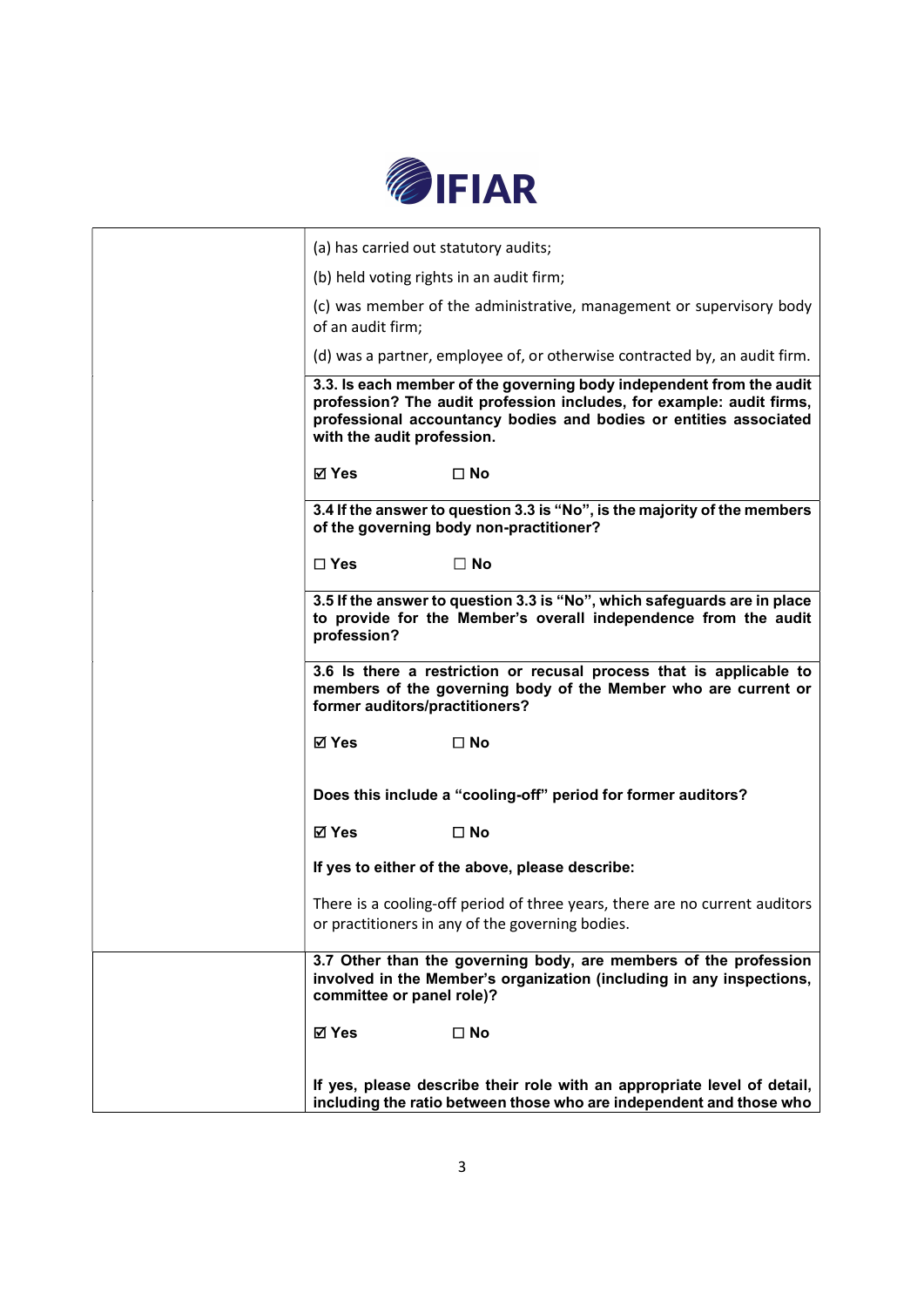

|                         | are not in the relevant function and whether such role includes<br>decisional or control authority:                                                                                                                         |  |  |
|-------------------------|-----------------------------------------------------------------------------------------------------------------------------------------------------------------------------------------------------------------------------|--|--|
|                         | There are some members of the profession but only in the optional<br>advisory commissions, which are neither obligatory nor permanent part of<br>the PAOB organization. These commissions have no decision-making<br>power. |  |  |
|                         |                                                                                                                                                                                                                             |  |  |
| 4. Funding Arrangements | 4.1 Describe the main funding arrangements of the Member, including<br>the setting and approval of the budget and the fees, if any:                                                                                         |  |  |
|                         | PAOB is funded from the state budget. The budget is agreed annually with<br>the Ministry of Finance.                                                                                                                        |  |  |
|                         | 4.2 Is the funding free from undue influence by the profession?                                                                                                                                                             |  |  |
|                         | ⊠ Yes<br>$\square$ No                                                                                                                                                                                                       |  |  |
|                         | Please describe with an appropriate level of detail the safeguards in<br>place to prevent undue influence by the profession:                                                                                                |  |  |
|                         | No funding from the profession.                                                                                                                                                                                             |  |  |
|                         |                                                                                                                                                                                                                             |  |  |
| 5. Inspection System    | 5.1 Does the Member have the responsibility for recurring inspections<br>of audit firms undertaking audits of public interest entities (PIEs)?                                                                              |  |  |
|                         | <b>☑ Yes</b><br>$\square$ No                                                                                                                                                                                                |  |  |
|                         | 5.2 Is this responsibility undertaken directly or through oversight of<br>inspection conducted by another organization?                                                                                                     |  |  |
|                         | <b>Ø</b> Directly<br>□ Through Oversight                                                                                                                                                                                    |  |  |
|                         | If directly, kindly provide a brief description or summary of the<br>responsibility, including the regulatory reporting process after<br>inspections i.e. recommendations issued, follow-up, etc.).                         |  |  |
|                         | If through oversight of another organization, please describe with<br>$\bullet$<br>an appropriate level of detail the other organization, its relation to<br>the Member, its role, and the arrangements for oversight:      |  |  |
|                         | PAOB has an Inspections Committee that consists of 5 members and is<br>responsible for the inspections. The inspections themselves are carried out<br>by an inspections team that currently consists of 6 members.          |  |  |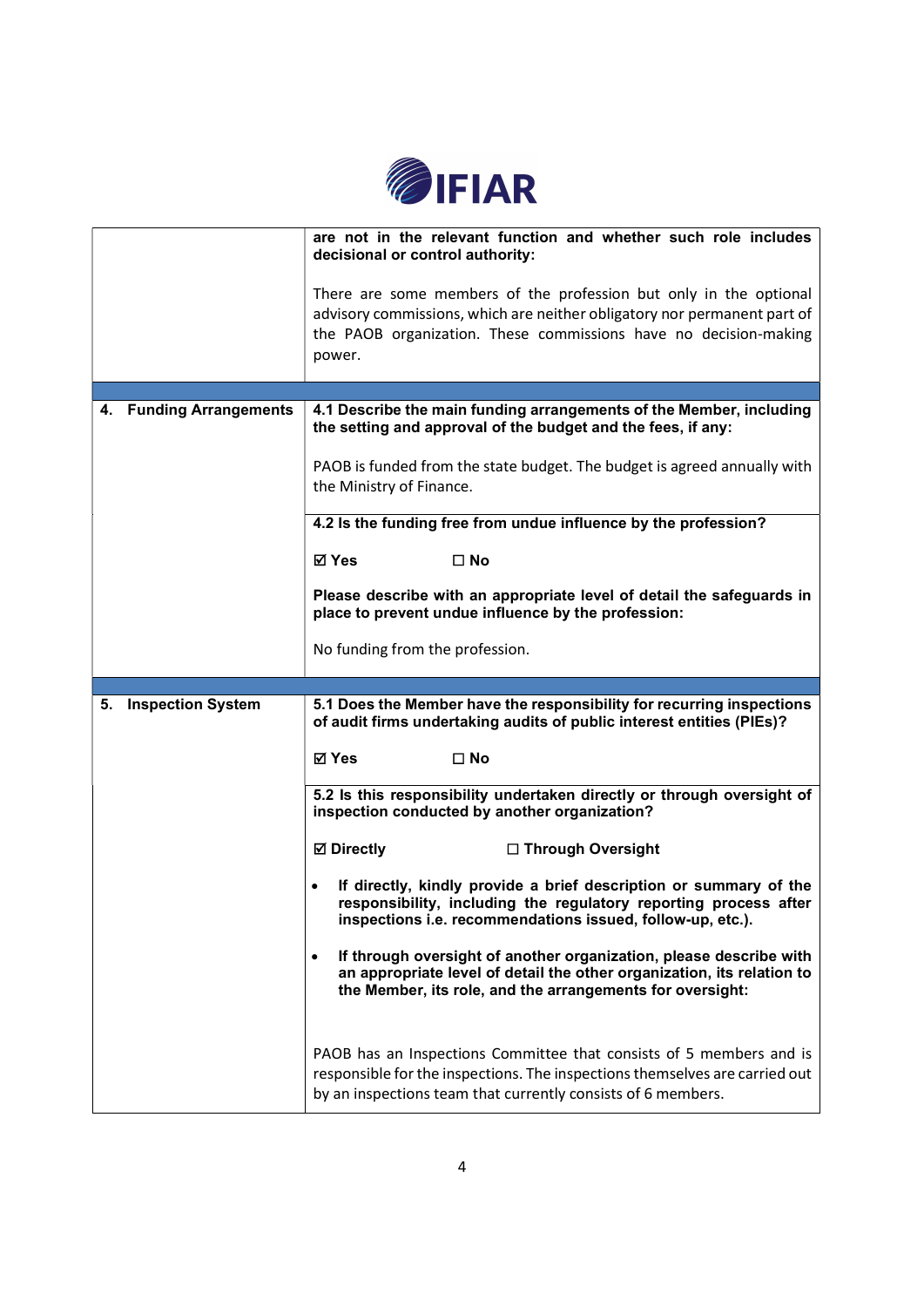

|                                              |                                                               |                                                                                                                                                                                                                                                                                                                                                                                                                                                    | requirements and practices regarding the frequency of inspections: |                | 5.3 Please describe with an appropriate level of detail the<br>Every 3 years for auditors auditing big PIEs (according to the EU definition) |
|----------------------------------------------|---------------------------------------------------------------|----------------------------------------------------------------------------------------------------------------------------------------------------------------------------------------------------------------------------------------------------------------------------------------------------------------------------------------------------------------------------------------------------------------------------------------------------|--------------------------------------------------------------------|----------------|----------------------------------------------------------------------------------------------------------------------------------------------|
|                                              |                                                               | and every 6 years for the others.                                                                                                                                                                                                                                                                                                                                                                                                                  |                                                                    |                |                                                                                                                                              |
|                                              |                                                               |                                                                                                                                                                                                                                                                                                                                                                                                                                                    |                                                                    |                |                                                                                                                                              |
|                                              | 6. Audit and Financial<br><b>Market</b>                       | 6.1 Provide the number of audit firms subject to inspections. Include<br>an indication of the number of public interest audits (PIEs) and other<br>audits that fall under the Member's oversight or mandate.<br>There were 37 auditors as of $31st$ December 2021 or audit companies we<br>inspect directly. They audit in total 159 PIEs. We do not have complete up-<br>to-date information about the other audits these auditors carry out, but |                                                                    |                |                                                                                                                                              |
|                                              |                                                               | we are responsible for inspecting those signed by the PIE statutory auditor<br>(individual) as well.                                                                                                                                                                                                                                                                                                                                               |                                                                    |                |                                                                                                                                              |
|                                              |                                                               | firms in the Member's jurisdiction?<br>According to the transparency reports for the situation is as follows:                                                                                                                                                                                                                                                                                                                                      |                                                                    |                | 6.2 What are the sizes and market shares of each of the largest audit                                                                        |
|                                              |                                                               | Firm                                                                                                                                                                                                                                                                                                                                                                                                                                               | Year end                                                           | Number of PIEs | Revenues                                                                                                                                     |
|                                              |                                                               | <b>BDO</b>                                                                                                                                                                                                                                                                                                                                                                                                                                         | September<br>30<br>2020                                            | 9              | 202 mil. CZK                                                                                                                                 |
|                                              |                                                               | EY                                                                                                                                                                                                                                                                                                                                                                                                                                                 | December<br>31<br>2020                                             | 12             | 760 mil. CZK                                                                                                                                 |
|                                              |                                                               | Deloitte                                                                                                                                                                                                                                                                                                                                                                                                                                           | December<br>31<br>2020                                             | 12             | 676 mil. CZK                                                                                                                                 |
|                                              |                                                               | <b>KPMG</b>                                                                                                                                                                                                                                                                                                                                                                                                                                        | 30 September<br>2021                                               | 38             | 723 mil. CZK                                                                                                                                 |
|                                              |                                                               | <b>PWC</b>                                                                                                                                                                                                                                                                                                                                                                                                                                         | 30 June 2021                                                       | 23             | 1 150 mil. CZK                                                                                                                               |
|                                              |                                                               |                                                                                                                                                                                                                                                                                                                                                                                                                                                    |                                                                    |                | Note: Numbers of PIE relate to 2021 audits, but they may be incomplete.                                                                      |
|                                              |                                                               |                                                                                                                                                                                                                                                                                                                                                                                                                                                    | PAOB does not have information about 37 PIE 2021 audits.           |                |                                                                                                                                              |
|                                              |                                                               |                                                                                                                                                                                                                                                                                                                                                                                                                                                    |                                                                    |                |                                                                                                                                              |
| 7.                                           | <b>Main Other</b><br><b>Responsibilities of the</b>           | 7.1 Please indicate whether the Member has responsibility for tasks<br>other than Inspections within the area of Audit Oversight:                                                                                                                                                                                                                                                                                                                  |                                                                    |                |                                                                                                                                              |
| Member within the area<br>of Audit Oversight | <b>Ø Registration/Licensing</b><br>$\square$ Other: $\square$ | ☑ Audit and/or Ethics Standard Setting<br>☑ Permanent Education of Auditors<br>☑ Enforcement (in respect of PIE audits only)                                                                                                                                                                                                                                                                                                                       |                                                                    |                |                                                                                                                                              |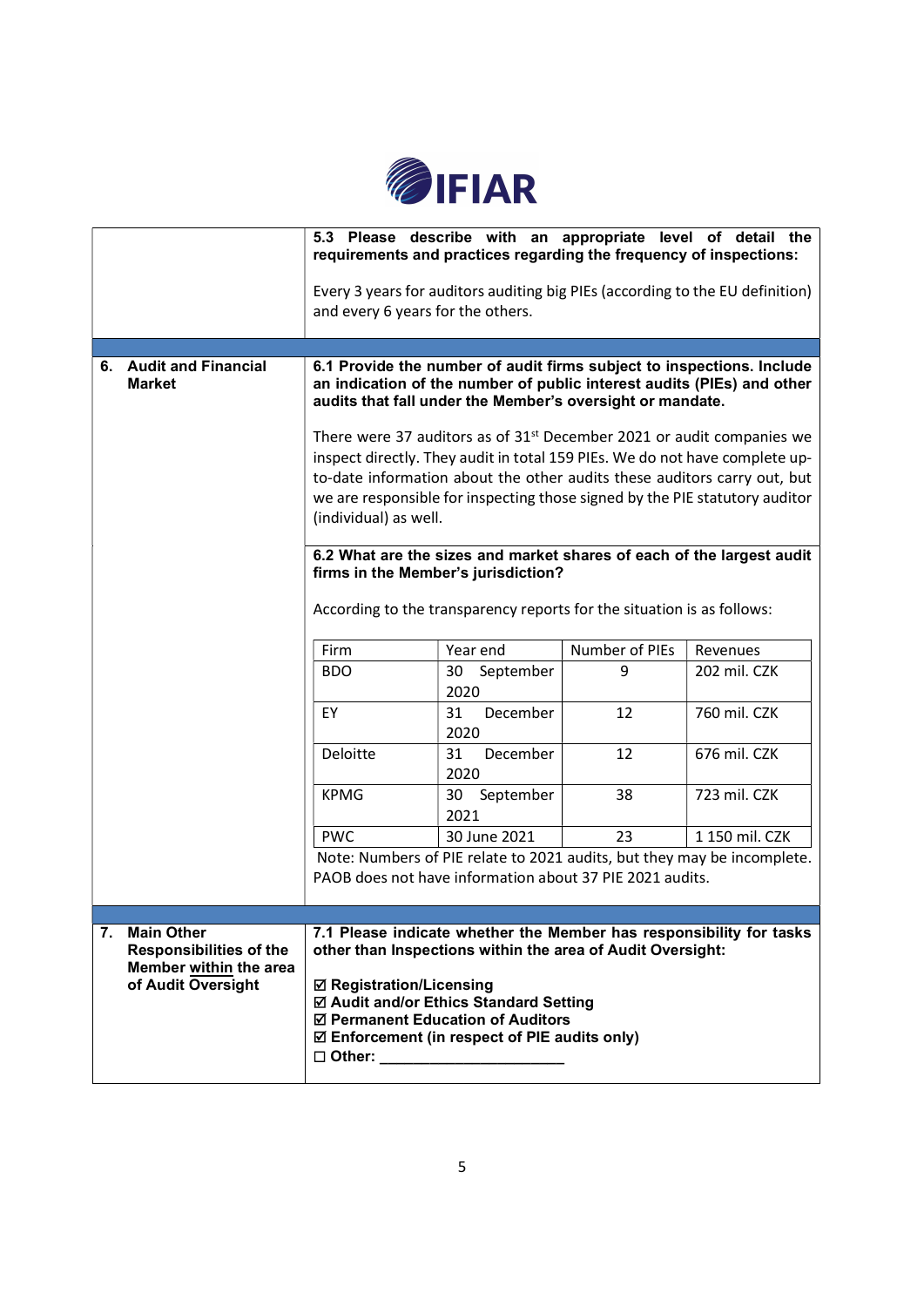

| We have an overall responsibility for the quality of audits, but the other<br>activities are carried out through oversight of the activities of the Chamber<br>of Auditors.<br>7.2 If the Member has the responsibility for Registration/Licensing,<br>please indicate whether this responsibility is undertaken directly or<br>through oversight of Registration/Licensing conducted by another |
|--------------------------------------------------------------------------------------------------------------------------------------------------------------------------------------------------------------------------------------------------------------------------------------------------------------------------------------------------------------------------------------------------|
| organization?<br>$\square$ Directly<br><b>Ø Through Oversight</b>                                                                                                                                                                                                                                                                                                                                |
| If directly, please describe the responsibility with an appropriate<br>$\bullet$<br>level of detail.                                                                                                                                                                                                                                                                                             |
| If through oversight, please indicate the name of the other<br>$\bullet$<br>organization and its composition (i.e. whether practitioners from<br>the audit profession are involved in decision-making). Also give a<br>description of the powers of the other organization and procedure<br>applied, as well as the role of the Member in these procedures.                                      |
| The registration and licensing is task of the Chamber of Auditors of the<br>Czech Republic. The PAOB is responsible for an oversight of all related<br>activities, mainly:                                                                                                                                                                                                                       |
| Carrying out of the initial training of the auditors and oversight<br>$\bullet$<br>over the entry exams;<br>Cooperation with the Chamber of the Auditors in unifying the<br>$\bullet$                                                                                                                                                                                                            |
| requirements for training and professional practice.                                                                                                                                                                                                                                                                                                                                             |
| 7.3 If the Member has the responsibility for Audit and/or Ethics<br>Standard Setting, please indicate whether this responsibility is<br>undertaken directly or through oversight of Audit and/or Ethics<br>Standard Setting conducted by another organization?                                                                                                                                   |
| $\square$ Directly<br><b>Ø Through Oversight</b>                                                                                                                                                                                                                                                                                                                                                 |
| If directly, please describe the responsibility with an appropriate<br>level of detail.                                                                                                                                                                                                                                                                                                          |
| If through oversight, please indicate the name of the other<br>$\bullet$<br>organization and its composition (i.e. whether practitioners from<br>the audit profession are involved in decision-making). Also give a<br>description of the powers of the other organization and procedures<br>applied, as well as the role of the Member in these procedures.                                     |
| PAOB is responsible for review and pre-approval of standards (both audit<br>and ethics) adopted by the Chamber of Auditors that are then finally<br>approved by the assembly of auditors. PAOB has a right of veto in respect<br>of any standard.                                                                                                                                                |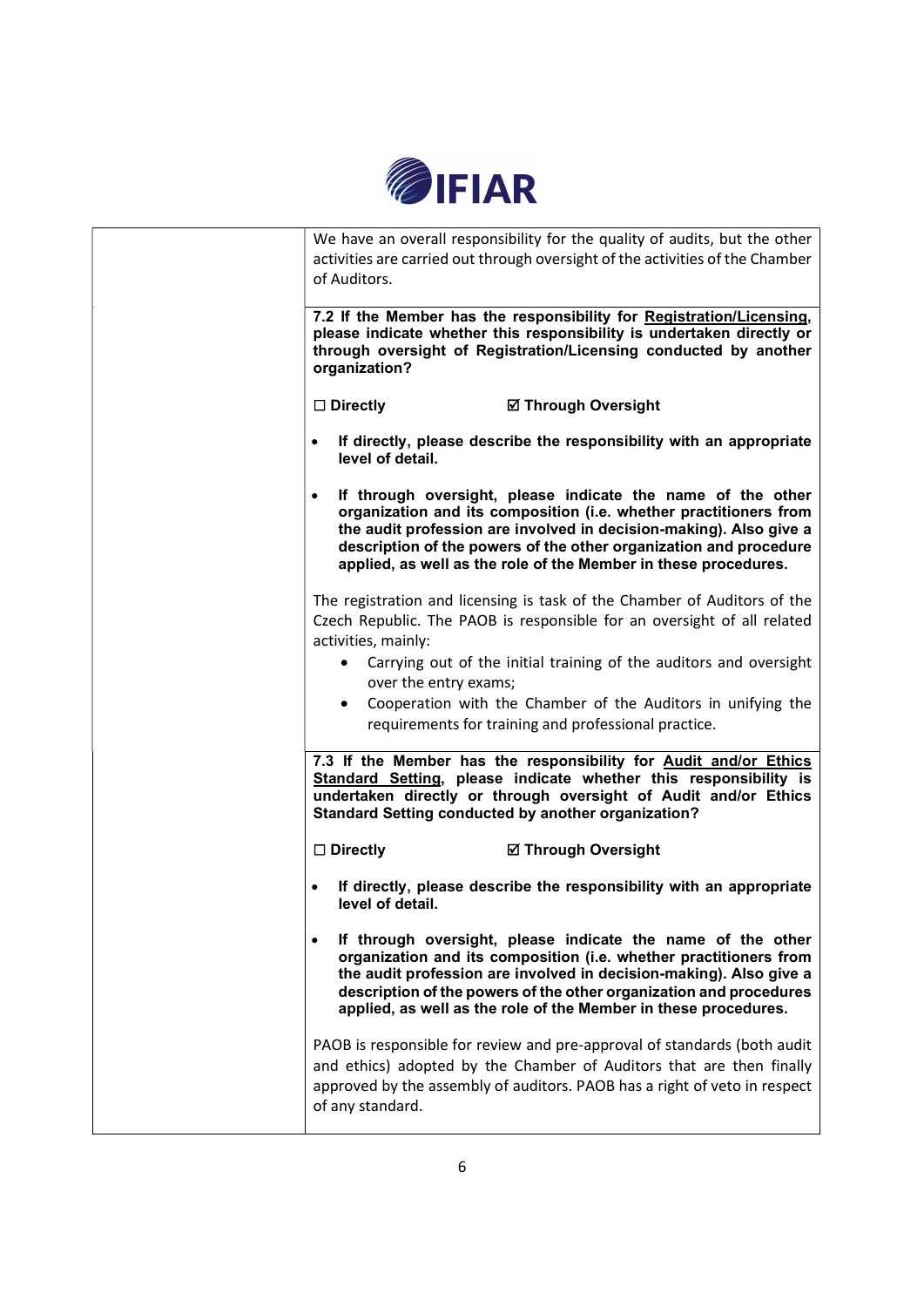

| 7.4 If the Member has the responsibility for Permanent Education of<br>Auditors, please indicate whether this responsibility is undertaken<br>directly or through oversight of Permanent Education of Auditors<br>conducted by another organization?                                                                                                                       |
|----------------------------------------------------------------------------------------------------------------------------------------------------------------------------------------------------------------------------------------------------------------------------------------------------------------------------------------------------------------------------|
| $\Box$ Directly<br><b>Ø Through Oversight</b>                                                                                                                                                                                                                                                                                                                              |
| If directly, please describe the responsibility with an appropriate<br>level of detail.                                                                                                                                                                                                                                                                                    |
| If through oversight, please indicate the name of the other<br>$\bullet$<br>organization and its composition (i.e. whether practitioners from<br>the audit profession are involved in decision-making). Also give a<br>description of the powers of the other organization and procedures<br>applied, as well as the role of the Member in these procedures.               |
| We are responsible for education of the inspectors of both the PAOB and<br>the Chamber of Auditors.                                                                                                                                                                                                                                                                        |
| 7.5 If the Member has the responsibility for <b>Enforcement</b> , please<br>indicate whether this responsibility is undertaken directly or through<br>referral to other organization(s)?                                                                                                                                                                                   |
| <b>⊠</b> Directly<br><b>Ø Through Referral</b>                                                                                                                                                                                                                                                                                                                             |
| If directly, kindly provide a brief description or summary of the<br>enforcement responsibility, the procedure and process involved,                                                                                                                                                                                                                                       |
| including the regulatory reporting process that led to disciplinary<br>action.                                                                                                                                                                                                                                                                                             |
| If through referral, please indicate the name of the other<br>$\bullet$<br>organization and its composition (i.e. whether practitioners from<br>the audit profession are involved in decision-making). Also give a<br>description of the enforcement powers of the other organization<br>and procedures applied, as well as the role of the Member in these<br>procedures. |
| We are responsible for enforcement in relation to the statutory audits<br>carried out by PIE auditors directly. Enforcement activities are<br>responsibility of the Disciplinary Committee that also consists of 5<br>members.                                                                                                                                             |
| The rest is through oversight of or referral to the Chamber of Auditors.                                                                                                                                                                                                                                                                                                   |
| 7.6 If the Member has the responsibility for other tasks within the area<br>of Audit Oversight, please describe with an appropriate level of detail:                                                                                                                                                                                                                       |